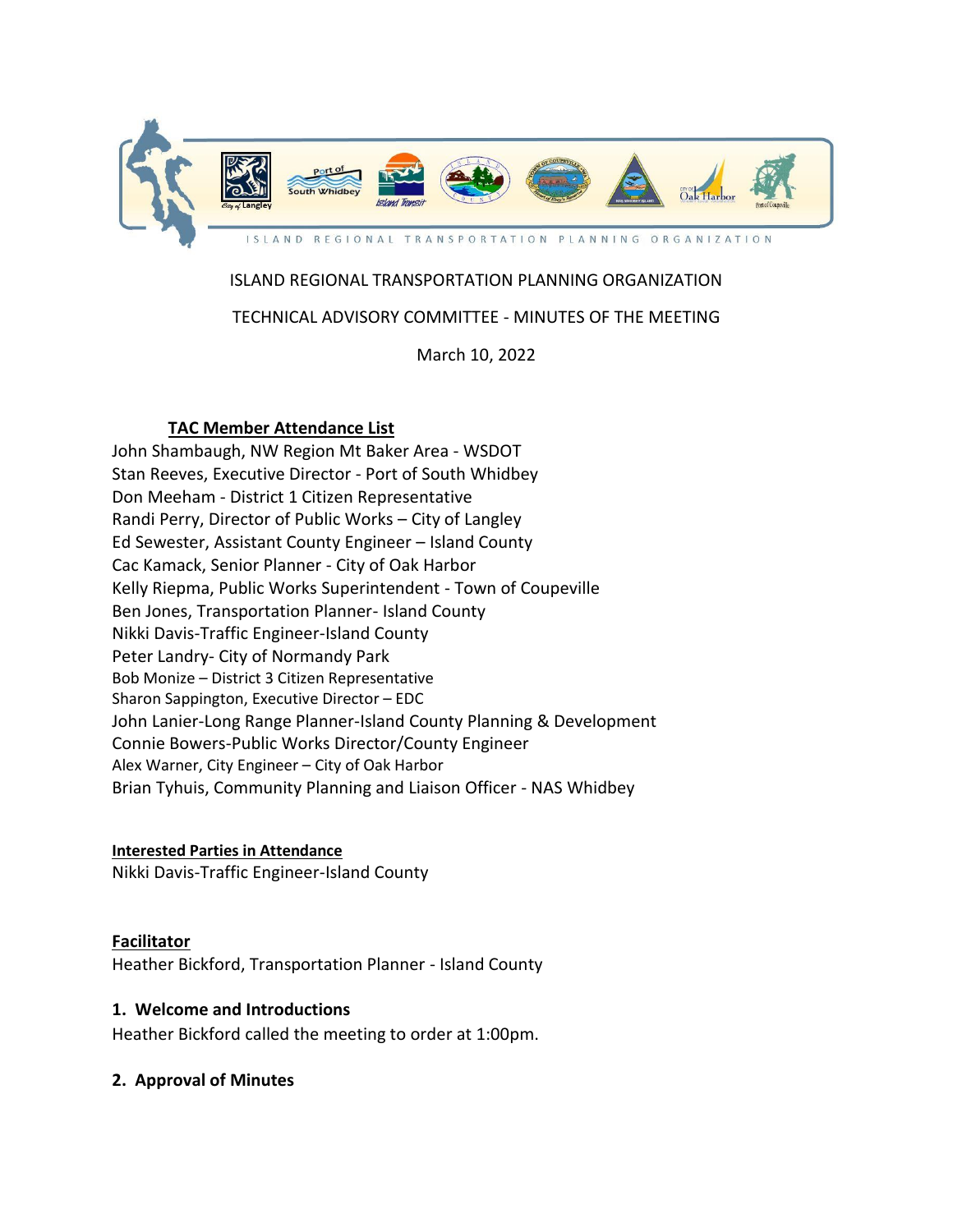*Bob Monize* moves to approve the meeting minutes for March 10, 2022. John Shambaugh seconds. All yeas, motion passed.

### **3. Information on Upcoming Events**

*Heather Bickford-* Announced her last day with Island County and introduce Ben Jones the new Transportation Planner.

*Ben Jones*- Introduces himself and his background prior before starting with Island County Public Works. He's from Savannah Georgia and completed his graduate internship with the City of Savannah working with the Mayor and City Council elected officials. His wife is currently serving in the US Navy.

*Heather Bickford*- Ask if anyone has any questions for Ben?

*Alex Warner*- Responded about the crabbing in Oak Harbor

*Ben Jones-* Explain about his experience with crabbing in Savannah Georgia.

*Heather Bickford*- Explain about the RTIP and ask everyone to get there projects ready for the process. Haven't received funding yet but expected to get some from the infrastructure money. Ask John if he has any updates:

*John Shambaugh*- Doesn't know when the IRTPO will receive more funding, but it's coming.

### **4. Members Round Table**

*Alex Warner*- Introduce Peter Landry Oak Harbor new Project Engineer and currently working on federal funded projects: Northeast 7<sup>th</sup> Avenue Reconstruction Project/ 60% Design Phase done. Currently seeking extra funding for the reconstruction project. Also, have a recent development in the roundabout on the Westside and will be installing this project in house. Cac Kamak is working on the active transportation plan.

Cac Kamak*-* Is with the City of Oak Harbor and have two (2) representatives with the City of Oak Harbor serving today on the TAC Board. He works in Development Services and do a lot of the planning functions for the City. He is currently working on the active transportation plan for Oak Harbor. He's searching for a consultant to help with that effort.

*Randi Perry*- Is with the City of Langley/Director of Public Works. There is not a lot going on with the road improvements.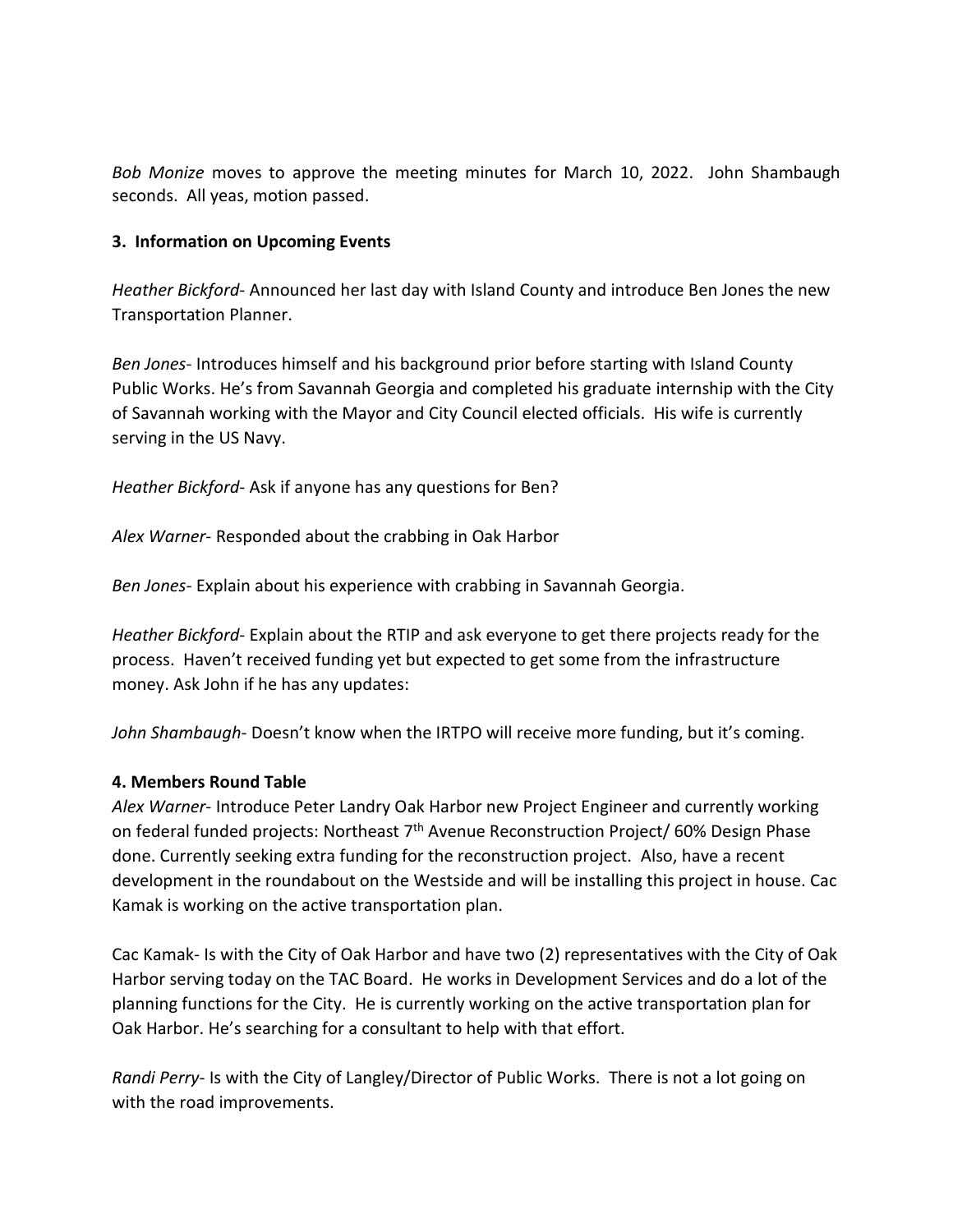*John Lanier*- Is a Long Range Planner and trying to get up to speed with Island County transportation in the land use side.

*Stan Reeves*- Port of south Whidbey and has one (1) project in the STIP (State Transportation Improvement Plan) which is the Clinton Dock. Actually sign the contract for the PE on 3/09/22. I'm scheduled for the kick-off meeting next week and will be seeking additional money for the construction phase.

*Kelly Riepma*- Is with the Town of Coupeville and currently ready for the overlays partner with the county. Also, getting the locals together which is helping paving trail projects.

*Sharon Sappington-* Is Director of the Economic Development for Island County.

*Nikki Davis-* Is the Traffic Engineer for Island County. Currently have two (2) projects on the Regional Transportation Improvement Plan (RTIP) which is the Cross Island East Camano Roundabout and Compact Roundabout at Freeland at the intersection of Main Street and Harbor.

*Peter Landry*- Currently working on a different projects.

*Brian Tyhuis-* Is a Community Planning and Liaison Officer - NAS Whidbey.

*Bob Monize-* The transportation problems needs to be addressed in King County & Snohomish County. He ask Pete Landy if he's is aware of these problems.

*Pete Landry-* He wasn't aware due to conservation projects he's currently working on.

*Don Meehan*- Welcome aboard and this is a good group to work with.

*John Shambaugh*- WSDOT serves out of Mt Baker area office which is part of the Northwest Region. Currently is the Planning Manager and have a lot of projects that's going on. We cover four (4) county area. Also other people within the department occasionally cover different things across Island County.

*Connie Bowers-* It's good to see some many familiar faces and really enjoy this group.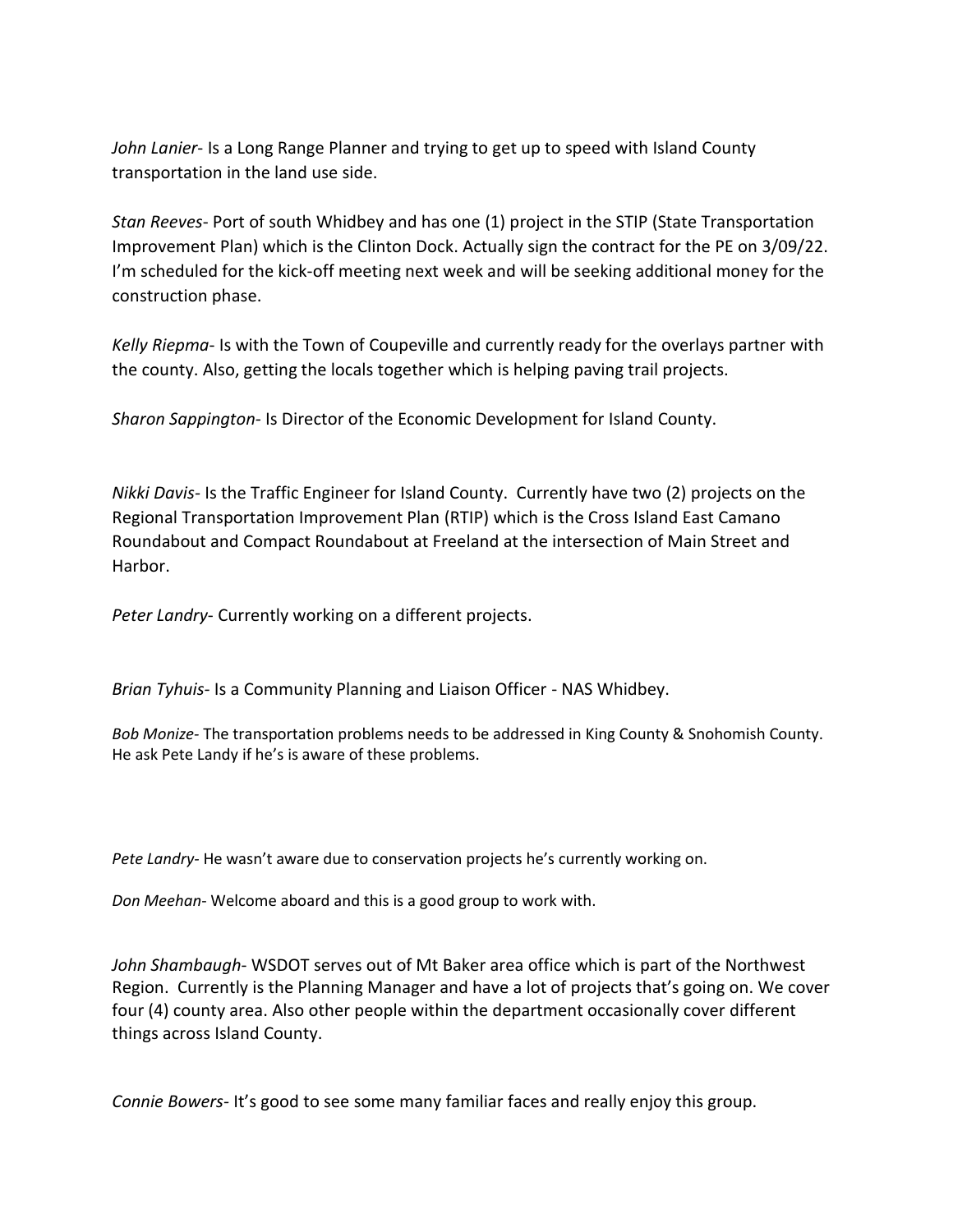*Heather Bickford*- Next week Ben will get in touch with John Shambaugh and Cac Kamack regarding interviewing David Evans and Associates for the HSTP & RTP.

*John Shambaugh*- I'm not involved in that process but someone else in the office is. I'll have them to reach out.

*Cac Kamack*- Will be out the office and if you don't hear back from me I'll respond soon as I can.

*Nikki Davis*- Tells Heather Bickford thanks for being part of the team. You've been a great addition and we will miss you.

*Cac Kamack*- Thanks for your time.

*John Shambaugh*- Hopefully I'll see you in the future in your next job.

*Heather Bickford*- Thank you everyone I enjoyed doing this. Thank you so much.

*Connie Bowers*- Ask about the combined meeting next week with Executive board and TAC Board.

*Heather Bickford*- Yes and I'll make note to that and as a reminder the Executive Board wanted to meet the TAC Board next meeting. This would be a great time to explain what you're working on and your role within your organization. Also, there will have a presentation from WSDOT Environmental Manager Melanie Vance will be presenting should be interesting.

**5. Adjourn**

Heather Bickford adjourned the meeting at 1:31 pm.

*Next Meeting: April 14, 2022*

#### **Common Acronyms:**

EDC – Economic Development Council HSTP – Human Services Transportation Plan IRTPO – Island Regional Transportation Planning Organization NAS – Naval Air Station